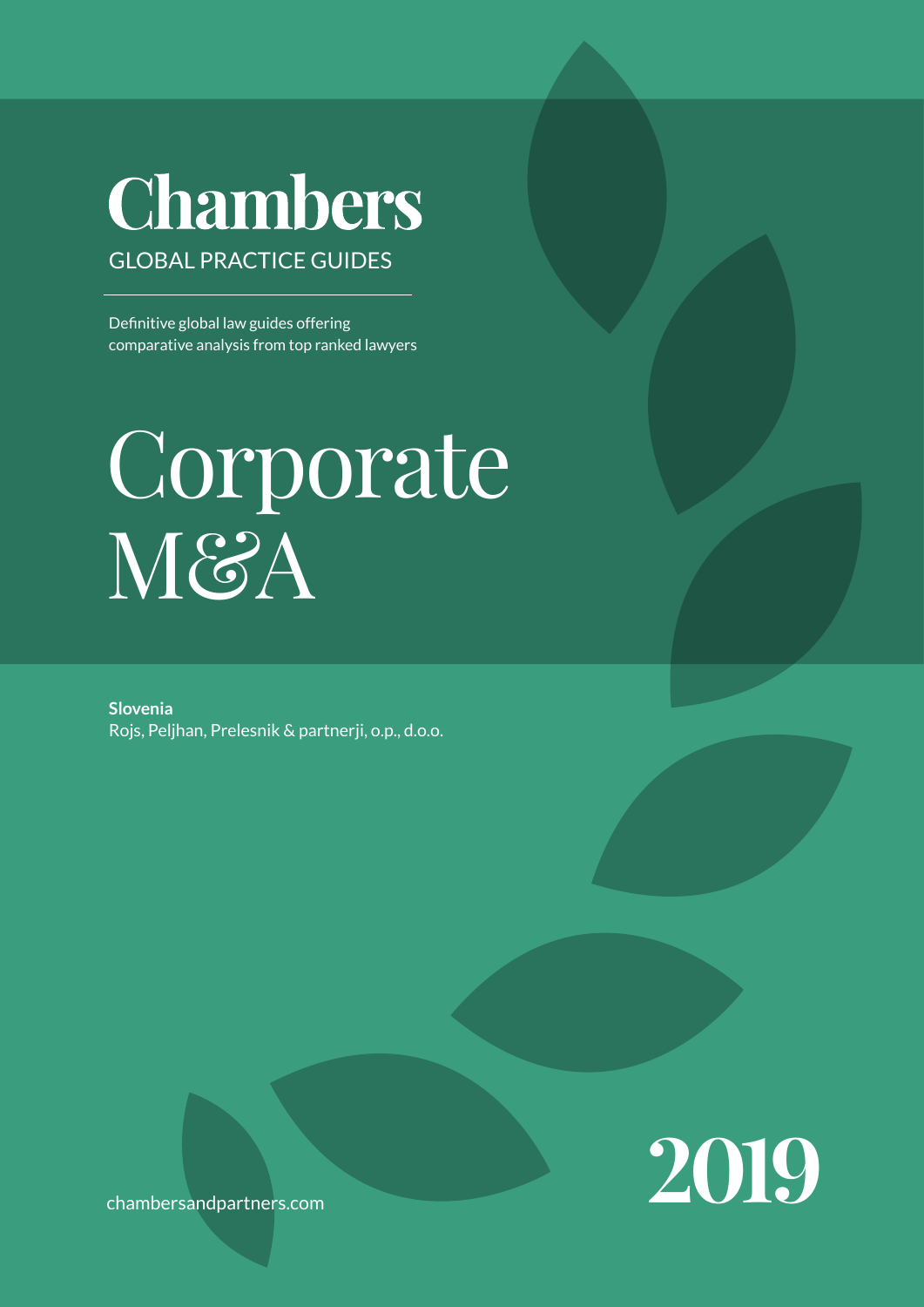# SLOVENIA

# LAW AND PRACTICE: [p.3](#page-2-0)

Contributed by Rojs, Peljhan, Prelesnik & partnerji, o.p., d.o.o.

The 'Law & Practice' sections provide easily accessible information on navigating the legal system when conducting business in the jurisdiction. Leading lawyers explain local law and practice at key transactional stages and for crucial aspects of doing business.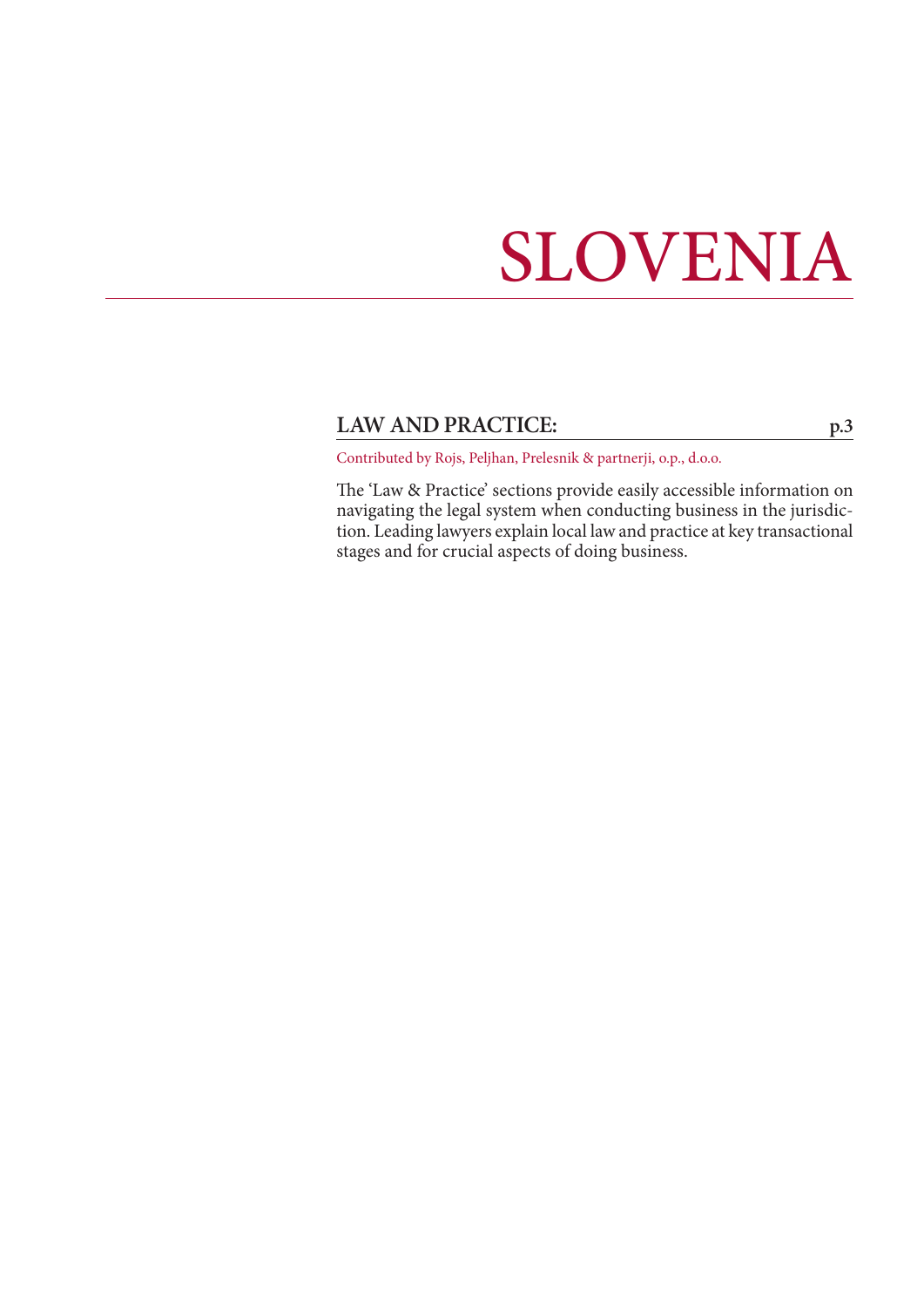*Contributed by Rojs, Peljhan, Prelesnik & partnerji, o.p., d.o.o. Authors:* Gregor Pajek, Sergej Omladič, Matic Novak, Bojan Šporar

# <span id="page-2-0"></span>Law and Practice

*Contributed by Rojs, Peljhan, Prelesnik & partnerji, o.p., d.o.o.*

# **CONTENTS**

| 1. Trends |                                            | p.5 |
|-----------|--------------------------------------------|-----|
| 1.1       | M&A Market                                 | p.5 |
| 1.2       | Key Trends                                 | p.5 |
| 1.3       | Key Industries                             | p.5 |
|           | 2. Overview of Regulatory Field            | p.5 |
| 2.1       | Acquiring a Company                        | p.5 |
| 2.2       | Primary Regulators                         | p.5 |
| 2.3       | Restrictions on Foreign Investments        | p.5 |
| 2.4       | <b>Antitrust Regulations</b>               | p.5 |
| $2.5\,$   | Labour Law Regulations                     | p.5 |
| 2.6       | National Security Review                   | p.6 |
|           | 3. Recent Legal Developments               | p.6 |
| 3.1       | Significant Court Decision or Legal        |     |
|           | Development                                | p.6 |
| 3.2       | Significant Changes to Takeover Law        | p.6 |
|           | 4. Stakebuilding                           | p.6 |
| 4.1       | Principal Stakebuilding Strategies         | p.6 |
| 4.2       | Material Shareholding Disclosure Threshold | p.6 |
| 4.3       | Hurdles to Stakebuilding                   | p.6 |
| 4.4       | Dealings in Derivatives                    | p.6 |
| 4.5       | Filing/Reporting Obligations               | p.6 |
| 4.6       | Transparency                               | p.6 |
|           | 5. Negotiation Phase                       | p.7 |
| 5.1       | Requirement to Disclose a Deal             | p.7 |
| 5.2       | Market Practice on Timing                  | p.7 |
| 5.3       | Scope of Due Diligence                     | p.7 |
| 5.4       | Standstills or Exclusivity                 | p.7 |
| 5.5       | Definitive Agreements                      | p.7 |
|           | 6. Structuring                             | p.7 |
| 6.1       | Length of Process for Acquisition/Sale     | p.7 |
| 6.2       | Mandatory Offer Threshold                  | p.7 |
| 6.3       | Consideration                              | p.7 |
| 6.4       | Common Conditions for a Takeover Offer     | p.8 |
| 6.5       | Minimum Acceptance Conditions              | p.8 |
| 6.6       | Requirement to Obtain Financing            | p.8 |
| 6.7       | Types of Deal Security Measures            | p.8 |

| 6.8            | <b>Additional Governance Rights</b>  | p.8  |
|----------------|--------------------------------------|------|
| 6.9            | Voting by Proxy                      | p.9  |
|                | 6.10 Squeeze-out Mechanisms          | p.9  |
|                | 6.11 Irrevocable Commitments         |      |
|                |                                      | p.9  |
| 7. Disclosure  |                                      | p.9  |
| 7.1            | Making a Bid Public                  | p.9  |
| 7.2            | Type of Disclosure Required          | p.10 |
| 7.3            | Producing Financial Statements       | p.10 |
| 7.4            | <b>Transaction Documents</b>         | p.10 |
|                | 8. Duties of Directors               | p.10 |
| 8.1            | Principal Directors' Duties          | p.10 |
| 8.2            | Special or Ad Hoc Committees         | p.10 |
| 8.3            | <b>Business Judgement Rule</b>       | p.10 |
| 8.4            | Independent Outside Advice           | p.11 |
| 8.5            | Conflicts of Interest                | p.11 |
|                | 9. Defensive Measures                | p.11 |
| 9.1            | <b>Hostile Tender Offers</b>         | p.11 |
| 9.2            | Directors' Use of Defensive Measures | p.11 |
| 9.3            | <b>Common Defensive Measures</b>     | p.11 |
| 9.4            | Directors' Duties                    | p.11 |
| 9.5            | Directors' Ability to "Just Say No"  | p.11 |
| 10. Litigation |                                      | p.12 |
|                | 10.1 Frequency of Litigation         | p.12 |
|                | 10.2 Stage of Deal                   | p.12 |
| 11. Activism   |                                      | p.12 |
|                | 11.1 Shareholder Activism            | p.12 |
|                | 11.2 Aims of Activists               | p.12 |
|                | 11.3 Interference with Completion    | p.12 |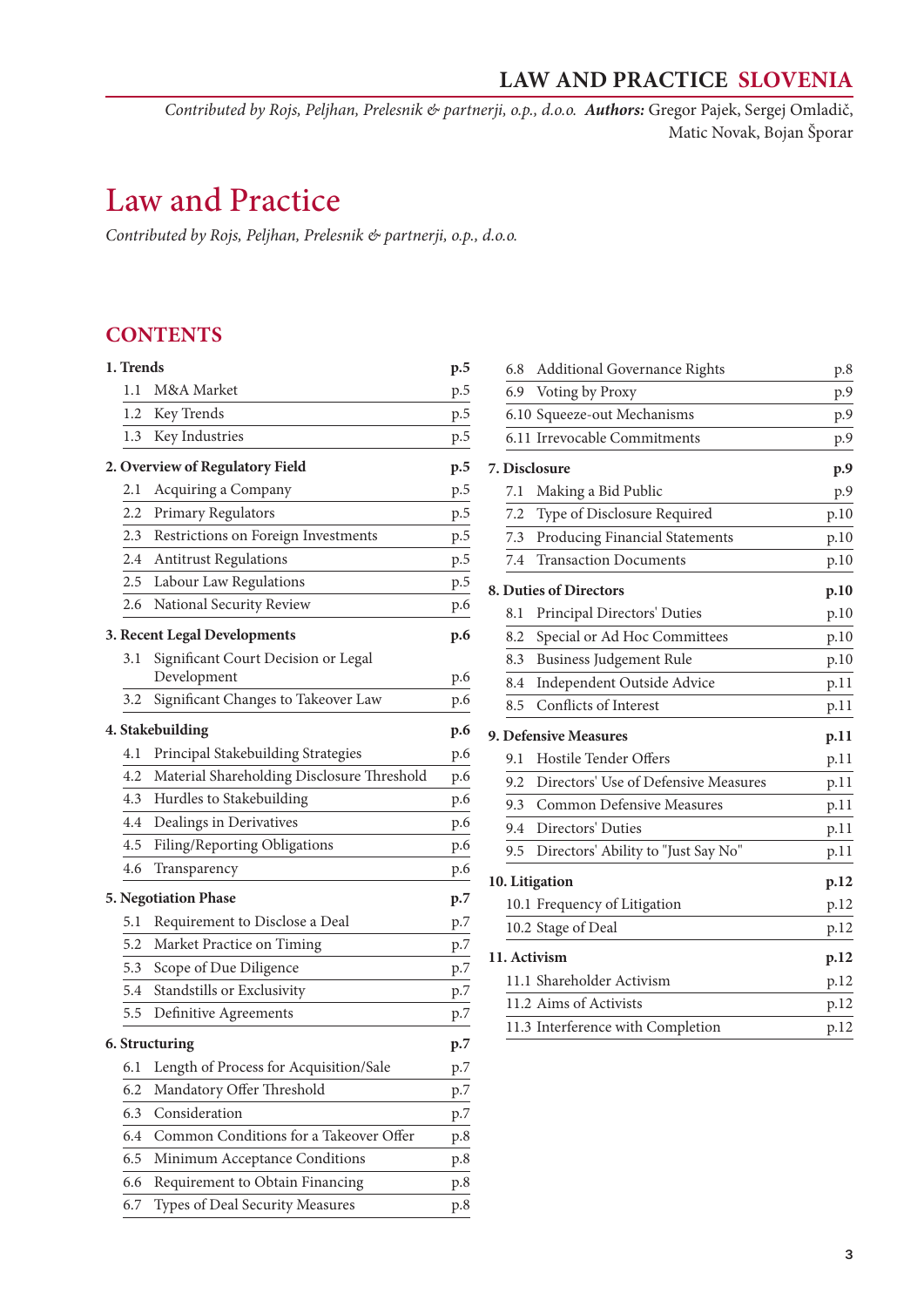*Contributed by Rojs, Peljhan, Prelesnik & partnerji, o.p., d.o.o. Authors:* Gregor Pajek, Sergej Omladič, Matic Novak, Bojan Šporar

**Rojs, Peljhan, Prelesnik & partnerji, o.p., d.o.o. (Ljubljana - HQ)** is the largest Slovenian corporate/commercial law firm, with 41 lawyers and over 15 in the M&A team. In M&A transactions, the corporate department is known for its innovative work and intelligent tackling of local law limitations. For example, in one of the biggest regional M&A transactions (Agrokor's acquisition of Mercator), it invented and drafted a solution, based on a so-called business combination agreement with the target, that was necessary

to get around certain national law impediments. The agreement has been copied numerous times and is regularly used in other M&A transactions involving public companies as targets. It is the first Slovenian law firm to have performed a legal spin-off of a Slovenian bank. In 2014 the law firm co-founded Top-Tier Legal Adriatic (TLA), an alliance of leading law firms operating in the Adriatic region. More information about the firm and the TLA alliance can be found at www.rppp.si and www.toptierlegal.org.

# **Authors**



**Gregor Pajek** is a partner in the M&A and banking and finance departments and has also significant experience in capital markets, and real estate. His current work at the time of writing includes advising the Rohatyn Group on the acquisition of a

local retailer and advising a Slovenian SID bank, a promotional development and export bank 100% owned by the Republic of Slovenia, in its sale of a 100%-owned insurance company subsidiary. Gregor acts as team leader in both mentioned transactions and as co-leader in others, advising on due diligence, transaction structure and transaction documents or negotiating the transaction documents, including advising in public takeovers through mandatory takeover offers.



**Sergej Omladič** is a partner in the M&A department, but also has expertise in banking and finance, and real estate. His recent work includes advising Centrice, a part of the Slovenian portfolio of Lone Star Funds and one of the biggest owners

of retail properties and office buildings in Slovenia, in its disposal of certain parts of its Slovenian real estate portfolio and advising Croatia osiguranje, the largest Croatian insurance company, and Adris grupa in their pursuit to increase a share in Sava Re, the Slovenian insurance and reinsurance group. In both, Sergej acted as team leader and the main legal adviser to the client.



**Matic Novak ,** a partner in the M&A department, also practises in media, restructuring and insolvency. Matic has advised Polish Enterprise Fund VII, LP, represented by Enterprise Investors Sp Zoo, as the purchaser of 100% of the

shares in Intersport ISI doo and is currently advising the shareholders of the largest Slovenian distributor of computer equipment, software and network equipment in the sale of its shareholdings to a multinational corporation. In both transactions Matic has acted as the team leader and main legal adviser to the client; for example, co-ordinating and overseeing the multi-jurisdictional due diligence processes, drafting the relevant agreements and leading the negotiations.



**Bojan Šporar** is a partner in the M&A and banking and finance departments. His highlights include advising Capital Cooperative on the disposal of a qualified holding in DBS, a local Slovenian bank with a large network; Agrokor, the largest

private company in Croatia, with respect to the acquisition of a majority stake in the share capital of Poslovni system, the debt restructuring of Mercator and capital increases in Mercator (the combination of Agrokor and Mercator created one of the largest retail companies in Central and Eastern Europe); and Bank of America Merrill Lynch with respect to the acquisition of loans and other assets in Slovenia, including equity in Elan, a world-renowned ski manufacturer.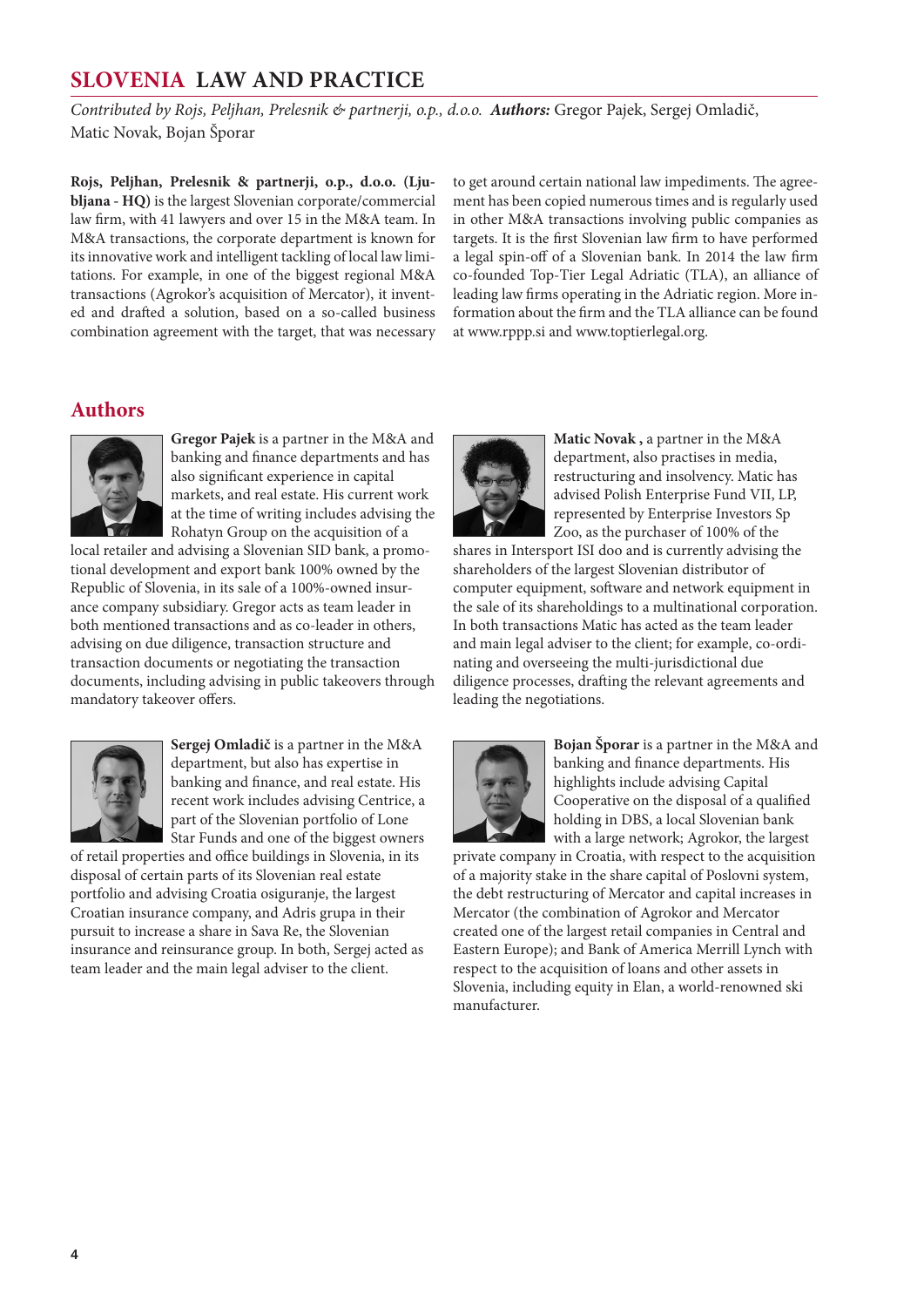<span id="page-4-0"></span>*Contributed by Rojs, Peljhan, Prelesnik & partnerji, o.p., d.o.o. Authors:* Gregor Pajek, Sergej Omladič, Matic Novak, Bojan Šporar

# **1. Trends**

# **1.1 M&A Market**

Following considerable economic growth (reaching around 6% annually), there has been a notable increase in M&A activity in 2018 compared to 2017. Slovenian national elections are to be held in the first week of June 2018, and some expected big privatisation projects were halted, such as the sale of one of Slovenia's major banks, NLB.

# **1.2 Key Trends**

An increasing trend of foreign M&A investment is expected to continue in 2018, driven by rising acceptance of the fact that political interference and the inefficiencies of local management of state-owned companies contributed greatly to the last overall economic crisis in the country. Disillusionment over daily politics and public opinion continue to be important factors. A lot of foreign investments are occurring, by both strategic investors and financial investors. A variety of private equity funds is also present in the Slovenian M&A market, and there has been a notable shift in buyers focusing mainly on private and family-owned businesses, which are important drivers of M&A activity in Slovenia.

### **1.3 Key Industries**

A lot of transactions are taking place in the banking, financial and insurance markets; for example, the sale of one of Slovenia's biggest banks, Abanka d.d., is scheduled for 2018 and Abanka d.d. has sold some of its holdings in preparation for the sale, including Aleasing d.o.o., a major player in the leasing market. The sale of NLB bank was halted and is likely to depend on the re-evaluation of options by the new government, once elected. On the other hand SPA for sale of considerable share in Deželna banka Slovenije d.d. was signed. There is also a lot of activity in the insurance sector, with the ongoing sale of two major insurance companies: Adriatic Slovenica d.d. and SID PKZ, which is a wholly owned subsidiary of SID banka, a national credit insurer with a dominant position in the local market.

# **2. Overview of Regulatory Field**

# **2.1 Acquiring a Company**

The primary techniques for acquisitions include the purchase of shares with voting rights (ie, share deals) and the purchase of assets (ie, asset deals). Corporate reorganisations (spin-offs, mergers) and contractual co-operation arrangements (joint ventures, enterprise agreements) are also possible. In the past three years, acquisitions through capital increases have become notable transaction structures.

### **2.2 Primary Regulators**

The Securities Market Agency is the primary regulator in charge of supervising the markets in financial instruments.

It also enforces the Slovenian Takeovers Act, which sets out the legal framework regulating mandatory and voluntary takeover bids.

The Competition Protection Agency is the national authority competent to review concentrations, abuses of dominance and restrictive agreements and practices. Its merger clearance competence is typically limited to reviewing local concentrations that do not have an EU dimension (concentrations with an EU dimension typically fall within the competence of the EU Commission).

The Tax Administration regulates the taxation and reporting obligations of legal entities within the jurisdiction.

The Labour Inspectorate oversees the implementation of labour laws and regulations, collective-bargaining agreements and other general documents regulating employment and employee rights.

Depending on the industry sector, other regulators may have a significant role, such as the Bank of Slovenia in the banking sector, the Insurance Supervision Agency in the insurance sector, the Ministry of Culture in the media sector, etc.

### **2.3 Restrictions on Foreign Investments**

There are typically no restrictions on foreign investment in Slovenia, and foreign investment represents the greater percentage of ongoing or expected transactions.

### **2.4 Antitrust Regulations**

Concentrations are subject to EU merger control legislation (eg, Council regulation (EC) No 139/2004 of 20 January 2004 on the control of concentrations between undertakings – the EC Merger Regulation) and the Prevention of Restriction of Competition Act (ZPOmK-1), which is the relevant national law.

### **2.5 Labour Law Regulations**

Acquirers' primary focus with respect to labour law regulations should be the requirements of the Employment Relationship Act (ZDR-1), which sets out the rights of employees and the obligations of the transferor and the transferee with respect to M&A. Local legislation complies with the "Acquired Rights" Council Directive 77/187 (as amended with Directive 98/50/EC and consolidated with Directive 2001/23), which is particularly relevant with respect to asset deals. As a general rule, employee rights held towards the transferor are automatically transferred and enforceable against the transferee upon transfer. The Worker Participation in Management Act (ZSDU) should also be considered, as it gives employees significant rights of co-operation in the management of a company's affairs through workers' councils and union stewards, including, without limitation, the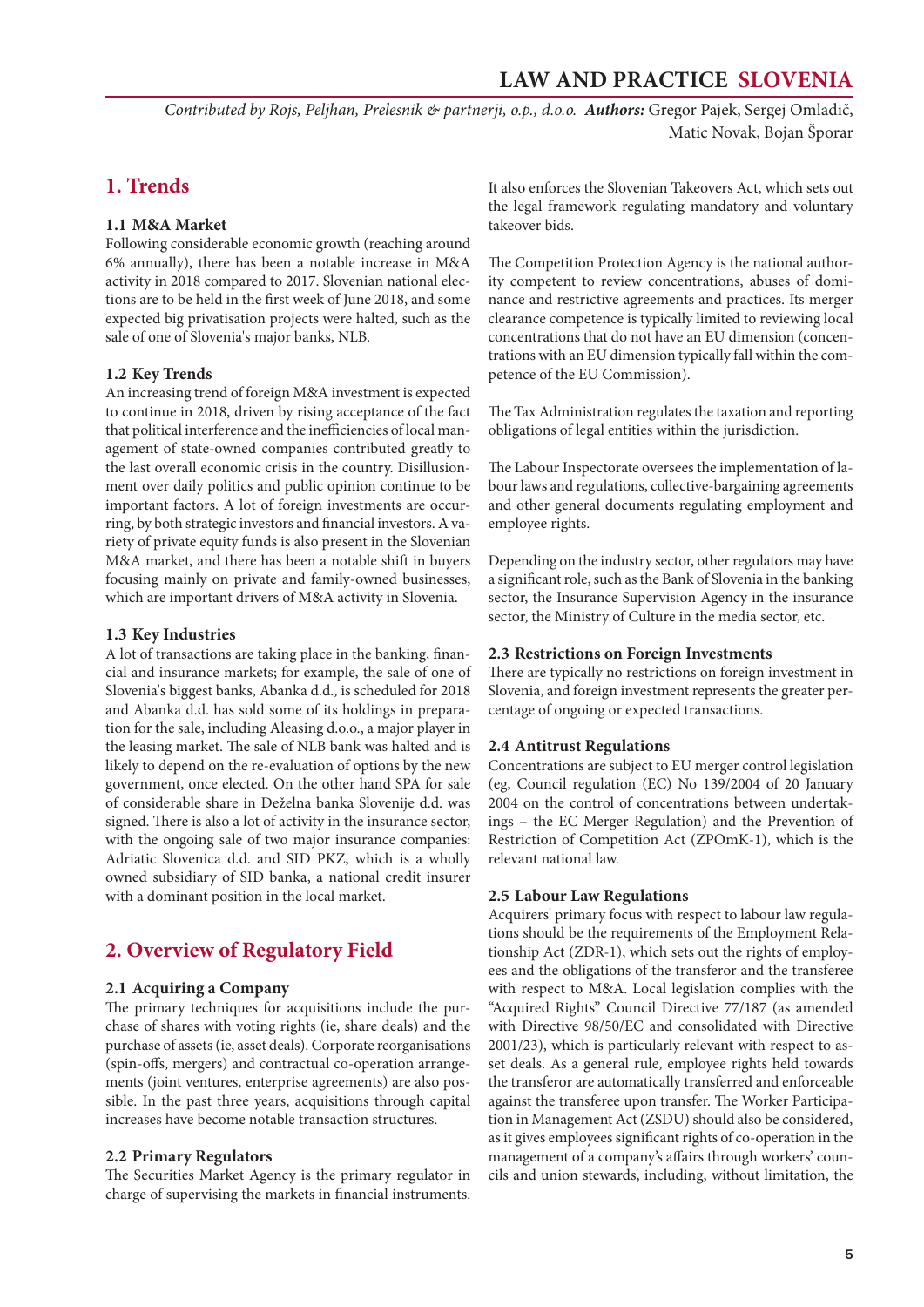<span id="page-5-0"></span>*Contributed by Rojs, Peljhan, Prelesnik & partnerji, o.p., d.o.o. Authors:* Gregor Pajek, Sergej Omladič, Matic Novak, Bojan Šporar

workers' council's right to be consulted prior to the sale of the company or its significant part.

# **2.6 National Security Review**

There is typically no national security review of acquisitions, with the exception of certain regulated markets, such as banking and insurance. Notable examples include the authorities blocking a foreign investor (an EU insurance group) from increasing its share in a Slovenian insurance company.

# **3. Recent Legal Developments**

# **3.1 Significant Court Decision or Legal Development**

There is no significant M&A-related case law other than acquisition finance-related case law, which focuses mainly on unlawful financial assistance questions.

# **3.2 Significant Changes to Takeover Law**

There have been no significant changes to takeover law in 2017 or so far in 2018.

# **4. Stakebuilding**

# **4.1 Principal Stakebuilding Strategies**

In principle, stake-building prior to launching an offer is a natural consequence of the types of transactions that have dominated the local market in recent years, and that are likely to continue in the near future. Sellers are often lenders who have obtained controlling stakes in the targets through the enforcement of share pledges given by borrowers. Sellers often act in syndicates, and buyer stake-building has typically been done through private acquisition under share purchase agreements with seller-syndicates. Following such private acquisitions, the transaction normally becomes a public deal, as the acquirer is obliged to publish a mandatory takeover bid for the rest of the target's shares. This trend is expected to continue, with the presence of state or stateowned companies as the sellers on the M&A market and the resulting continued presence of consolidated ownership on the sell side. Other types of stake-building strategies are not a characteristic feature of the local market, which is generally constricted and does not boast high trading volumes.

# **4.2 Material Shareholding Disclosure Threshold**

Generally speaking, the Financial Instruments Market Act (ZTFI) sets out the material shareholding disclosure thresholds for joint-stock companies whose shares are traded on an organised market, and for joint-stock companies whose shares are not traded on an organised market but which have (in the relevant period for determination) at least 250 shareholders or more than EUR4 million total capital. They

are 5%, 10%, 15%, 20%, 25%, 1/3, 50% and 75% of voting rights in a joint-stock company. The obligation to disclose typically arises when the threshold is reached or exceeded, and also when the share falls under a material threshold. The disclosure notice must typically be submitted to the company and to the Securities Market Agency. The company must typically also publish the information included in the disclosure notice.

# **4.3 Hurdles to Stakebuilding**

Generally speaking, a company may not deviate from the statutory reporting thresholds.

An additional hurdle to stake-building could come in the form of potential limitations set out in the by-laws on the transferability of shares in joint-stock companies, specifically in the form of a requirement to obtain prior consent from the company to the transfer of its shares. However, while such restrictions on transferability are possible under the Slovenian Companies Act (ZGD-1), they typically only apply to registered shares (and not bearer shares). Furthermore, the reasons for which a company can refuse consent to the transfer are typically considered limited, and must fall under the general notion of *a threat to the performance of the company's goals or its commercial independence* (for shares that are not traded on an organised market) or *exceeding a material threshold* (for shares that are traded on an organised market).

# **4.4 Dealings in Derivatives**

Dealings in derivatives are generally allowed, and are regulated by the Financial Instruments Market Act (ZTFI) and Regulation (EU) No 648/2012 of the European Parliament and of the Council of 4 July 2012 on over-the-counter derivatives, central counterparties (CCPs) and trade repositories (TRs).

# **4.5 Filing/Reporting Obligations**

With respect to disclosure obligations under the Financial Instruments Market Act (ZTFI), the filing/reporting obligations for derivatives that directly or indirectly facilitate the attainment or exercising of voting rights are typically aligned with filing/reporting obligations for shareholders. The position of stock option holders is typically equated with that of shareholders.

The scope of filing/reporting obligations for derivatives under local competition laws will most likely be determined on a case-by-case basis. Filing/reporting obligations could arise with respect to the obligation to notify a concentration to the Slovenian Competition Protection Agency (AVK).

# **4.6 Transparency**

The requirement to disclose the purpose of the acquisition and the intention regarding the control of the company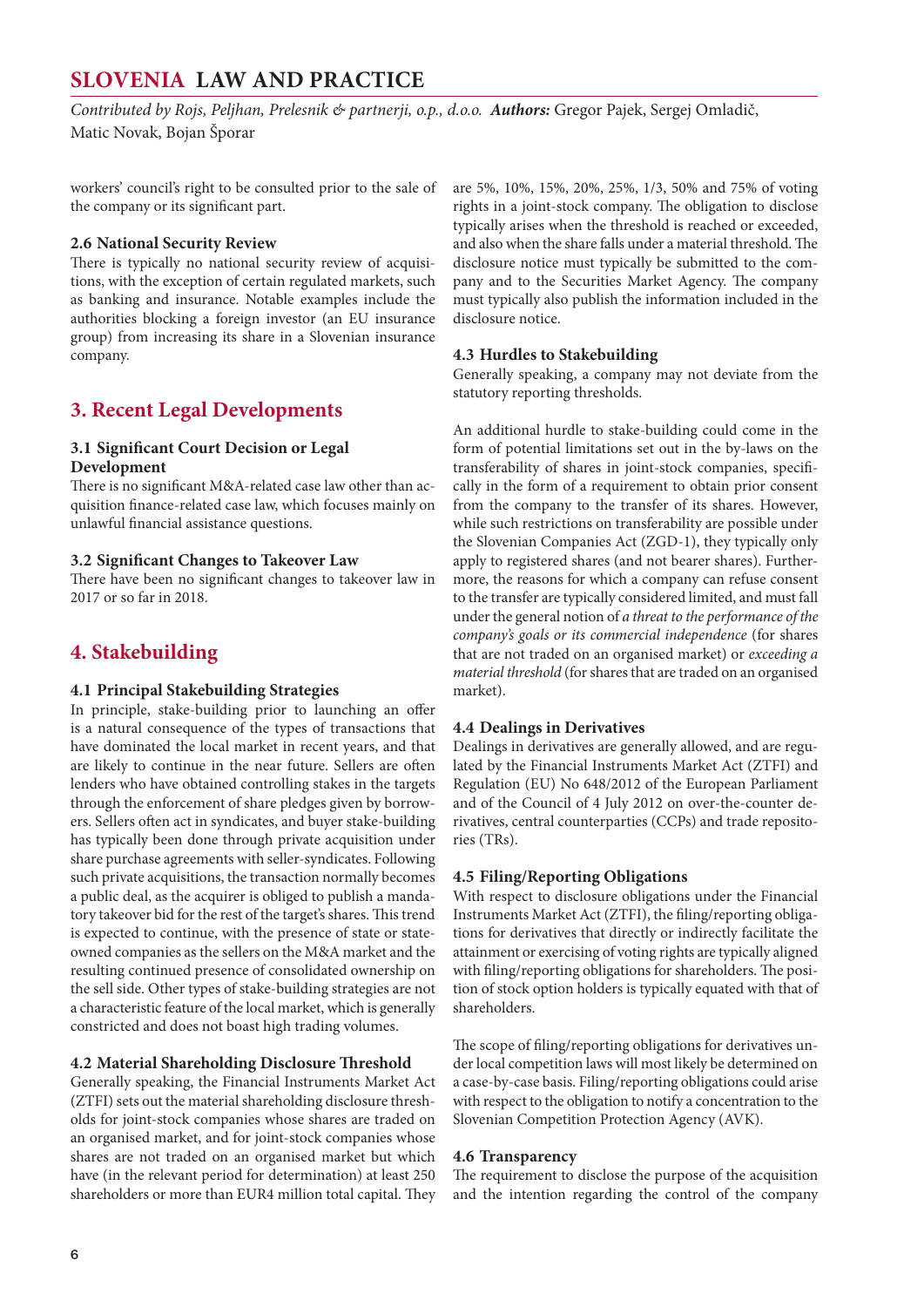<span id="page-6-0"></span>*Contributed by Rojs, Peljhan, Prelesnik & partnerji, o.p., d.o.o. Authors:* Gregor Pajek, Sergej Omladič, Matic Novak, Bojan Šporar

typically arises only in relation to joint-stock companies to which the Takeovers Act (ZPre-1) applies, and once the mandatory takeover threshold (one third of voting rights) is reached (or intended to be reached) by the stakeholder or by stakeholders acting in concert.

# **5. Negotiation Phase**

### **5.1 Requirement to Disclose a Deal**

The time of incidence, the content of the information to be disclosed and the addressees of the disclosure will typically vary depending on the type of transaction. Regarding inside information, Regulation (EU) No 596/2014 applies.

### **5.2 Market Practice on Timing**

The acquirers typically comply with the legal requirements.

### **5.3 Scope of Due Diligence**

There is little or no legal regulation of (pre or post) acquisition due diligence in Slovenia. The content, scope and timing of a due diligence investigation will therefore be left entirely to the disposition of the sellers, the target and the purchaser. Generally speaking, the practice of conducting pre-acquisition due diligence investigations has developed vastly in recent years as a result of the rising predominance of professional investors and foreign investors with qualified advisers on the market, and has become the standard mode of operation. However, the scope and level of detail demanded by the purchaser vary greatly. A high-level transaction will typically involve all facets of the target's undertaking – a legal investigation (detailing financial arrangements, material (core-business) agreements, real estate and other fixed assets, IP, regulatory compliance, employment issues, litigation, competition law issues), a tax investigation and a financial investigation. A materiality threshold will usually be set by determining a financial impact-based relevance limit. Vendor due diligence reports are often provided.

With mid- or small-sized transactions, the level of detail normally requested by the purchaser is not significantly less (it can be quite the opposite due to the manageability of the amount of information that needs to be processed in these types of deals); rather, the scope of the investigation will decrease and focus on the most material issues as identified by the purchaser.

# **5.4 Standstills or Exclusivity**

Standstills are becoming more common. Standstill periods vary from one process to the next, and are often the result of negotiations (and, as such, are highly connected to the identity of the buyer). A limited exclusivity period is also quite often demanded in the tender sale processes.

### **5.5 Definitive Agreements**

Normally, the definitive agreements between the seller(s) and the buyer in a private deal contain only a reference to the buyer's obligation to submit a mandatory tender after the completion of the private acquisition.

# **6. Structuring**

### **6.1 Length of Process for Acquisition/Sale**

The timeframe of the process will depend entirely on the structure of the deal and the safeguards that the purchaser and/or seller aim to undertake – depending on the scope of the pre-acquisition due diligence, the type of sale (auction sale or direct sale), the type of financing and other elements of the process, a typical transaction could last anywhere from three to nine months (not including any post-acquisition activities).

This timeframe will inevitably alter (extend) if a mandatory takeover offer procedure and/or antitrust review procedure are required. As a point of reference, a takeover offer procedure can last anywhere from two to five months on average, and the expected timeframe for Slovenian merger clearance review is approximately three months (although concentrations with no horizontal or vertical effects may be cleared swiftly).

### **6.2 Mandatory Offer Threshold**

The mandatory takeover offer threshold is set at one third of all voting rights in the target. It applies, typically, in relation to Slovenian joint-stock companies whose shares are listed on an organised stock market in Slovenia or any other EU Member State, as well as Slovenian joint-stock companies whose shares are not listed on an organised market but which have at least 250 shareholders or a total capital of more than EUR4 million.

The mandatory offer requirement is typically triggered if a (juridical or natural) person – by itself or with persons acting in concert – reaches or exceeds the threshold. If the shareholder's initial takeover bid is successful and if the shareholder attains at least 10% of additional voting rights in the target, it must typically publish an additional takeover bid. The obligation to make additional takeover bids typically ceases once the shareholder has obtained at least 75% of the target's shares with voting rights.

# **6.3 Consideration**

Cash is more common as consideration in the local market. This is largely a consequence of the fact that a lot of sellers on the current market come from the banking and/or state sector and are selling for liquidity rather than for strategic purposes.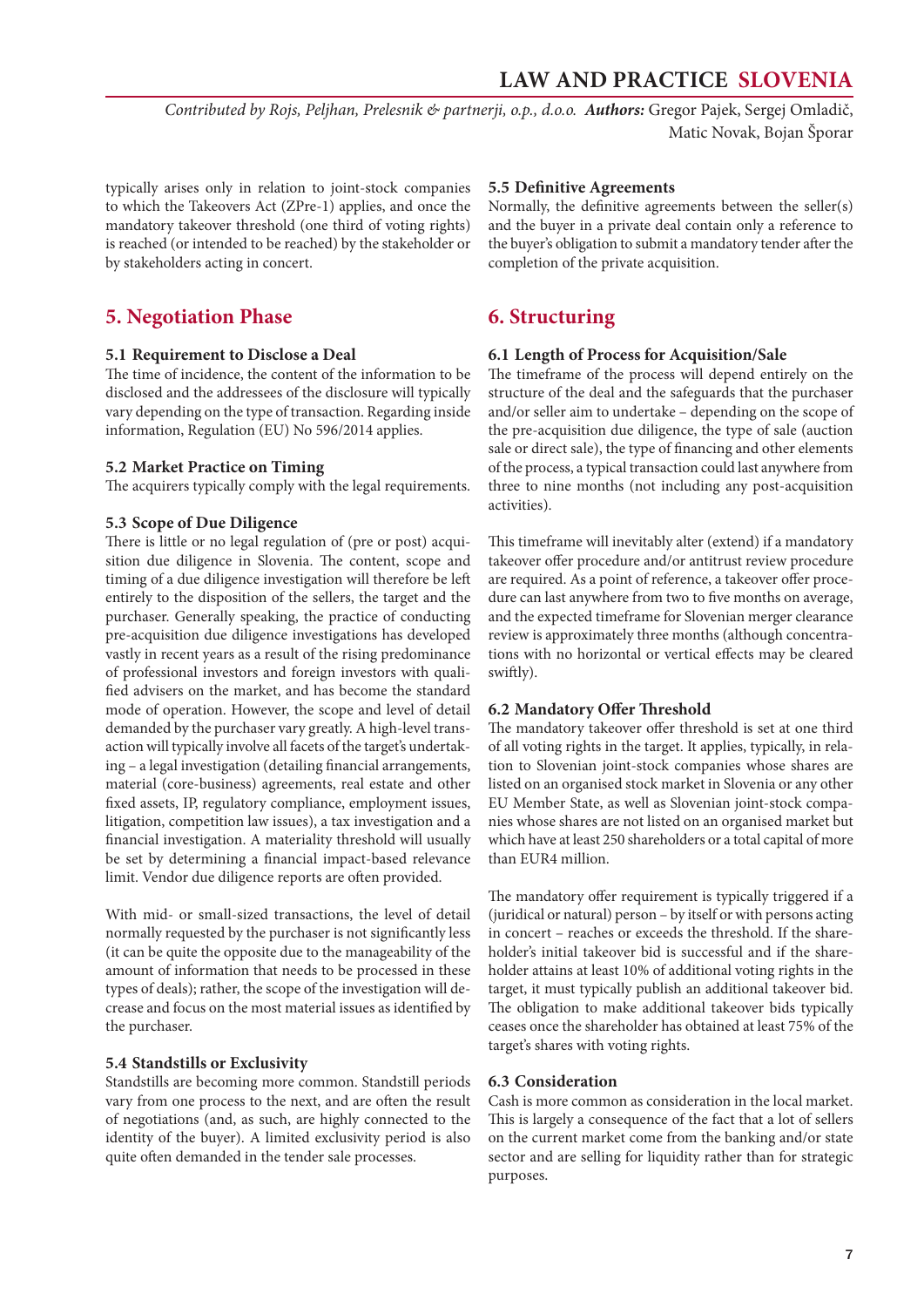<span id="page-7-0"></span>*Contributed by Rojs, Peljhan, Prelesnik & partnerji, o.p., d.o.o. Authors:* Gregor Pajek, Sergej Omladič, Matic Novak, Bojan Šporar

# **6.4 Common Conditions for a Takeover Offer**

Generally speaking, the use of conditions in takeover offers is restricted – typically, only those conditions that are provided in the Takeovers Act (ZPre-1) can (and in some instances must) be included in the takeover offer. If the acquisition of shares that are the subject of the takeover offer is conditional on the consent of an authority and/or agency, the offer must typically be issued under a resolutive condition that the authority and/or agency does not issue such consent. Similarly, if the consideration offered consists of newly issued shares of the bidder (or its parent company), the offer must typically be issued under a resolutive condition that such new shares are successfully issued.

The most common permitted suspensive condition is the *minimum acceptance threshold* suspensive condition, defined as the percentage of all securities that the bidder needs to obtain in order for the takeover offer to become binding. All purchases executed until the *minimum acceptance threshold*  is reached are typically entered into under a suspensive condition that the minimum is reached (and conversely under the resolutive condition that the *minimum acceptance threshold* is not reached).

# **6.5 Minimum Acceptance Conditions**

A bidder will usually consider three relevant control thresholds when determining the *minimum acceptance condition threshold*. A bidder will typically attain an ordinary majority and the resulting ability to manage the regular affairs of the company by acquiring 50% of the voting shares + one vote (*voting control*). A shareholder with voting control is typically able to manage and control all *day-to-day* matters of the company (ie, all matters that are not *extraordinary*  matters), including the election of the supervisory board or the management board, the distribution of profits, adoption of the annual report and other regular affairs of the company. Therefore, in effect, *voting control* will likely ensure the shareholder the ability to position its management in the company after the acquisition.

A *qualified majority* of 75% of the voting shares + one vote typically gives the shareholder control over all matters, even *extraordinary* matters (eg, decreasing the share capital of the company, the right to recall a member of the supervisory board). Finally, a 90% majority typically triggers the ability to squeeze out minority shareholders.

A minimum acceptance condition applies to mandatory takeover offers and is set at 50% of all shares with voting rights plus one share (with voting rights), unless the buyer already holds at least 50% of all shares with voting rights. Thus, a buyer who has reached the mandatory takeover offer threshold of one third of voting rights in the target (or who has reached the additional 10% mandatory takeover offer threshold after a successful initial takeover offer) will typically be exposed to a risk of an unsuccessful takeover offer, unless it has already reached the 50% threshold. If the minimum acceptance condition is not met, the offer will typically be deemed unsuccessful and no transfer of shares will be executed. This is an immediate consequence of the fact that, pursuant to the Takeovers Act, upon issuing an unsuccessful takeover offer the offeror will typically be precluded from exercising voting rights with respect to all his or her shares until the offeror either issues a new mandatory offer (which, however, the offeror is precluded from issuing for 12 months after the initial unsuccessful offer) or disposes of all or a part of its shares so that the amount of voting rights held by the offeror falls beneath the mandatory takeover offer threshold (or beneath the additional mandatory takeover offer threshold if applicable).

# **6.6 Requirement to Obtain Financing**

A public M&A transaction carried out through a mandatory or voluntary takeover offer pursuant to the Takeovers Act typically cannot be conditional on the bidder obtaining financing. Note that the Securities Market Agency will not issue an authorisation to publish the mandatory takeover offer unless the buyer presents proof that sufficient funds or a bank guarantee have been deposited with the Central Securities Clearing Corporation. A business combination related to a private M&A transaction can be conditional on the bidder obtaining financing.

# **6.7 Types of Deal Security Measures**

The sale processes are quite commonly organised by the seller, with the assistance of a financial adviser, as a tender process. The process letters normally contain all sorts of disclaimers, including, without limitation, that the seller shall not be liable to the bidder for any damages caused in the tender or negotiation process. Therefore, the break-up fees, although sought by a bidder, would normally not be accepted by the sellers; however, break-up fees have been negotiated between the parties in certain rare cases. Contractual penalties seem to be more common in Slovenia for scenarios when either party would not close the deal.

# **6.8 Additional Governance Rights**

In the context of a mandatory or voluntary takeover bid issued pursuant to the Takeovers Act (ZPre-1), a bidder is typically obliged to extend the offer to all other shareholders of the target – all shares not held by the bidder must be the object of the offer.

Otherwise, if a bidder who has not exceeded the one-third mandatory offer threshold seeks to enforce its position within the shareholder structure, it is generally free to seek and enter into various arrangements with other shareholders. Shareholder agreements can address different issues (block voting arrangements, agreements on management and/or supervisory board appointment, minority shareholders' ar-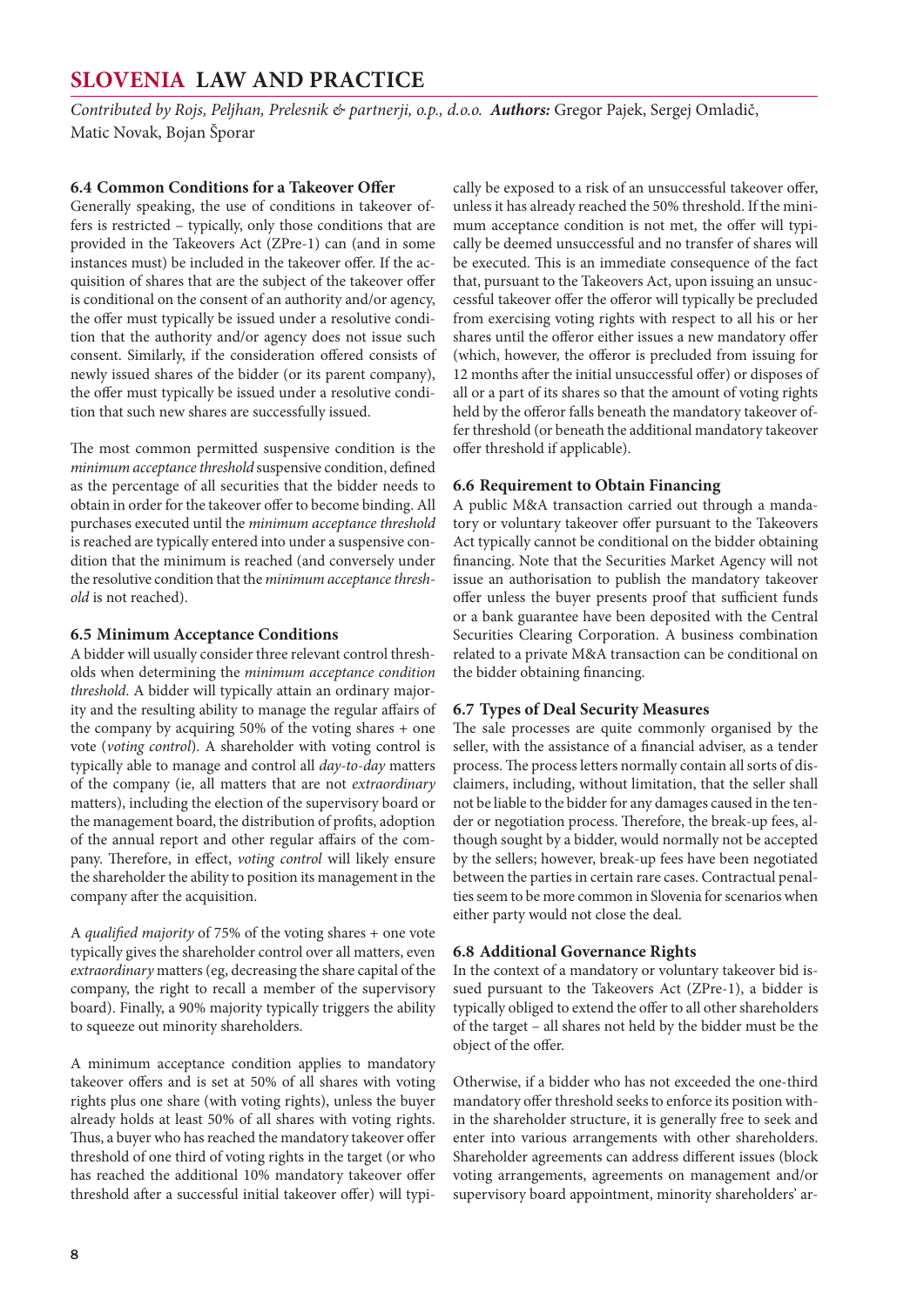<span id="page-8-0"></span>*Contributed by Rojs, Peljhan, Prelesnik & partnerji, o.p., d.o.o. Authors:* Gregor Pajek, Sergej Omladič, Matic Novak, Bojan Šporar

rangements, profit distribution arrangements, pre-emption rights). In such case, however, the bidder would likely be considered as acting in concert with other shareholders, which means that they may be requested to submit a mandatory takeover bid if the one-third threshold is reached and also obtain merger clearance (to the extent that such shareholders would be considered to have acquired joint control over the target). The Slovenian Companies Act (ZGD-1) generally prohibits agreements that stipulate a shareholder's commitment to exercise its voting right in line with instructions from the company, the management, the supervisory board or a subsidiary of the company. Additional limitations apply. Bidders may also consider other types of contractual co-operation modes (profit-pooling or transfer arrangements, joint ventures, management agreements).

### **6.9 Voting by Proxy**

Voting by proxy is very common and is typically possible on the basis of a written authorisation given by the shareholder to a natural or juridical person. Certain limitations apply.

### **6.10 Squeeze-out Mechanisms**

Rules on minority shareholder squeeze-out typically apply once the majority shareholder has at least 90% of the shares or, more accurately, at least the number of shares which represents 90% of the share capital of the company. Generally speaking, squeeze-out is performed on the basis of a decision adopted at the shareholders' meeting. Minority shareholders are generally entitled to suitable compensation for their shares, with court challenges of squeeze-out compensation being possible.

### **6.11 Irrevocable Commitments**

In most recent transactions, prospective offerors have acquired a majority shareholding and control over the target from a syndicate of shareholders or from a core shareholder prior to issuing a mandatory takeover tender. In this sense, it is common practice for bidders to negotiate and ensure control and security for their investment by acquiring a controlling share before tendering a public offer. Negotiations generally precede tender procedures.

Any commitments entered into by shareholders are, in principle, possible under local law. However, in a takeover tender proceeding pursuant to the Slovenian Takeovers Act, a shareholder will typically have the right to opt out from an accepted bid (and from a possible prior contractual commitment) and opt for a competing offer if a better competing offer is published. The law is quite favourable towards shareholders and aims to protect and ensure the most favourable terms for the sale of their shares in a takeover tender.

# **7. Disclosure**

### **7.1 Making a Bid Public**

With regard to operational terms, a bid is typically published in a national daily newspaper, and on the webpages of the bidder and the stock exchange (if the shares are publicly traded).

Before publishing a mandatory or voluntary takeover offer, a bidder must typically make public its intent to do so. The notification of intent to publish an offer must also be transmitted to the Securities Market Agency, the target's management and the Competition Protection Agency. The management of the target is then typically required to notify the employees of the company of the intended offer.

A takeover offer prospectus needs to be published no later than the 30th day after publication of the intent, but no sooner than ten days after publication of the intent.

The offer prospectus must typically include any and all necessary information so that the target's shareholders are able to make an informed decision regarding the offer, particularly information on the following:

- the bidder's identity;
- the bidder's existing share in the target;
- the shares for which the offer is issued;
- the offered price per share (and/or information on any other consideration offered, including all pertinent information on the issuer (bidder) in accordance with Annex 1 to the Commission Regulation (EC) No 809/2004 of 29 April 2004);
- the deadlines and terms of the bidder's intended performance of offered purchase upon acceptance;
- the conditions under which the offeror may revoke the offer;
- the starting and ending date of the tender;
- any condition under which the offer is made (including a minimum acceptance threshold);
- the process of delivering consideration (cash) to the sellers;
- the bidder's intentions regarding the future business strategy of the target;
- the protection of jobs and the position of the management;
- • the possible effects on conditions of employment and a strategic business plan for the target and the bidder;
- a statement of the law applicable with respect to the bid;
- • a statement of the competent jurisdiction; and
- if the target's shares are not publicly traded, an auditor's report on the suitability of the offered share price.

In turn, the management of the target is required to publish its perspective on the bid.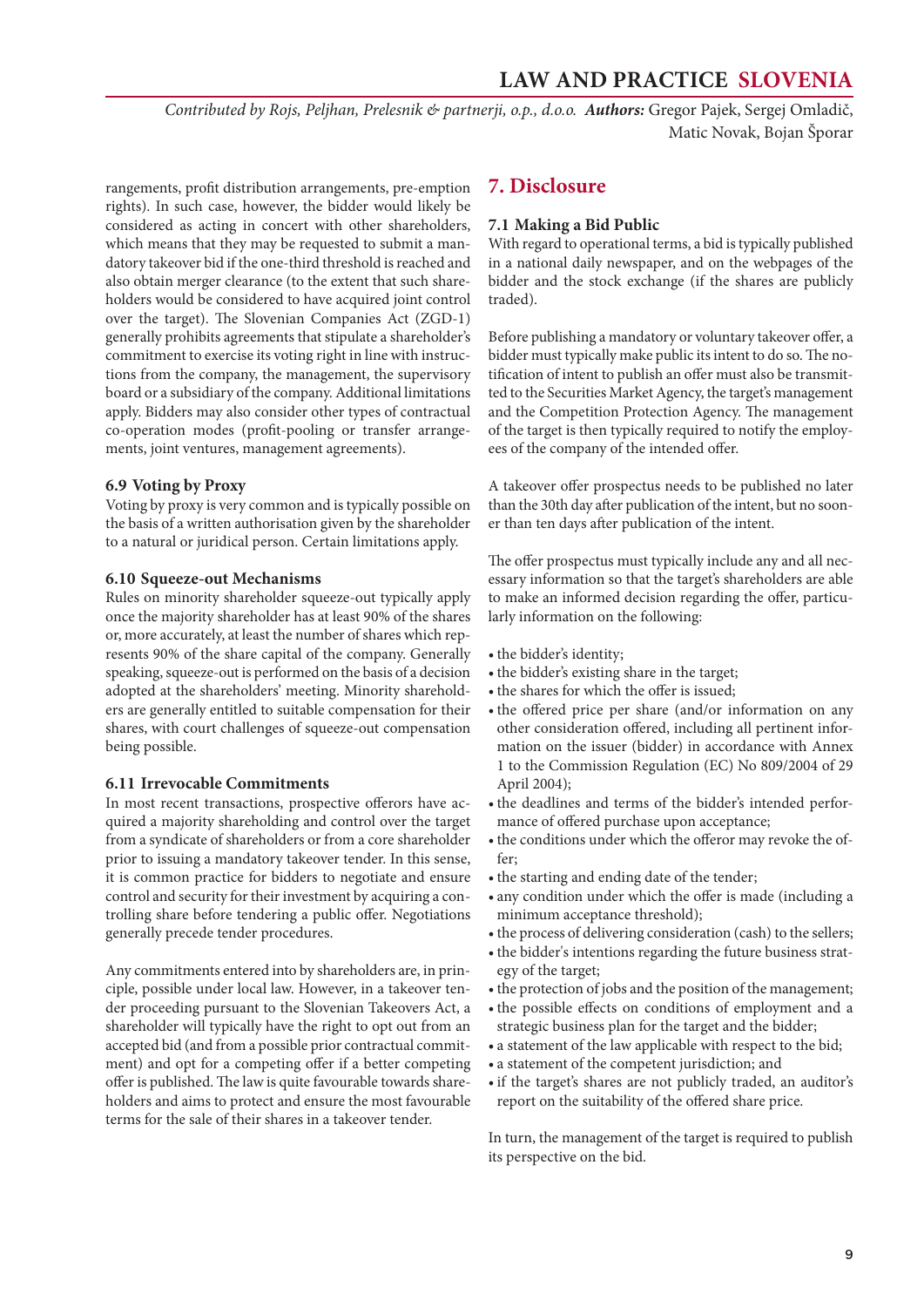<span id="page-9-0"></span>*Contributed by Rojs, Peljhan, Prelesnik & partnerji, o.p., d.o.o. Authors:* Gregor Pajek, Sergej Omladič, Matic Novak, Bojan Šporar

# **7.2 Type of Disclosure Required**

The Financial Instruments Market Act (ZTFI) generally prohibits the issuance and offering of shares without prior publication of a prospectus in accordance with the procedure prescribed in the Financial Instruments Market Act, containing information on the issuer, the securities and a summary of the prospectus (the contents of the prospectus must comply with Commission regulation (EC) No 809/2004 of 29 April 2004). There are several exceptions to this general rule. For example, the obligation to publish a prospectus in accordance with the ZTFI does not typically apply in respect of securities issued with the intention to be delivered as consideration for a takeover offer, if certain prerequisites are fulfilled, nor in respect of securities that are offered or are intended to be offered in a merger or demerger transaction if:

- the companies involved in the transaction publish the information and documents as required in the Companies Act (for mergers and demergers in relation to which the Companies Act (ZGD-1) applies); or
- the companies involved in the transaction have published a document, the contents of which are, in the opinion of the Securities Market Agency, materially equal to the contents of a Financial Instruments Market Act prospectus (if the Companies Act does not apply in relation to the transaction).

# **7.3 Producing Financial Statements**

Typically, the offer prospectus must (in addition to the information which needs to be provided in a cash consideration bid prospectus) contain financial statements and all other pertinent information on the issuer (bidder) in accordance with Annex 1 to the Commission Regulation (EC) No 809/2004 of 29 April 2004 only if the entire consideration or part of the consideration is to be paid in the bidder's newly issued shares. Financial statements typically need to be prepared in accordance with the Slovenian Accounting Standards or the IFRS.

# **7.4 Transaction Documents**

Generally, disclosure of transaction documents in full is not required. Partial disclosure can be required in the takeover offer authorisation procedure before the Securities Market Agency, since the bidder is required to prove to the Agency that it has not offered (or undertaken to offer) the shares or assets of the target as security for financing the bid. Depending on the design of the transaction and the legal structure of the entities involved in the transaction, transaction documents might (partially or in full) be disclosed upon completion, when registering the effected reorganisations with the companies register. Disclosure of transaction documents can also be expected in business combinations that require approval of the shareholders' meeting.

# **8. Duties of Directors**

# **8.1 Principal Directors' Duties**

The Slovenian corporate management system is based on a division of interests. Generally speaking, the primary responsibility of the management is to act in the interest of the company and its financial, operational and developmental prosperity (and – through the interests of the company – also the interests of stakeholders who are not shareholders). Conversely, if the interests of (individual) shareholders do not align with the interests of the company, the duties of the management must remain focused on the latter. The principal directors' duties in a business combination will therefore lie in ensuring stability and security for the continued operation of the business. Several facets will typically have to be considered by the management in a business combination. Issues related to employment and the strategic outline that the bidder has in store for the target are usually pushed to the forefront.

The law provides several safeguards intended to ensure the impartiality of the management and the continuance of the management's primary focus in a business combination on the well-being of the company (the rules of the Takeovers Act (ZPre-1) that provide for the duty of the management to disclose their shareholding in the company are a clear example).

# **8.2 Special or Ad Hoc Committees**

While the establishment of ad hoc committees is not a requirement in business combinations, it is typically possible under local law. Ad hoc committees can be established in both the pre-closing and post-closing phases of a transaction. By establishing a pre-closing committee, parties to a transaction may aim to neutralise a potential conflict of interest arising with respect to the management, and most frequently the role of a committee will be to oversee certain facets of the transaction. Post-closing bilateral committees have been established as a method of overseeing and securing a party's undertakings or warranties (for example, with respect to the buyer's undertaking to refrain from cutting employment).

# **8.3 Business Judgement Rule**

Generally speaking, there is no *business judgement rule* in local jurisprudence, but directors' duties of care established by law provide for a standard of review that is quite similar to the *business judgement rule* standard in terms of content. Local law typically requires that members of the management and supervisory bodies act for the good of the company, with the diligence of a prudent and equitable businessperson. The liability of the members of management and supervisory bodies for acts that fall short of this standard and result in damages to the company is typically joint and several. However, if the act of the management (or super-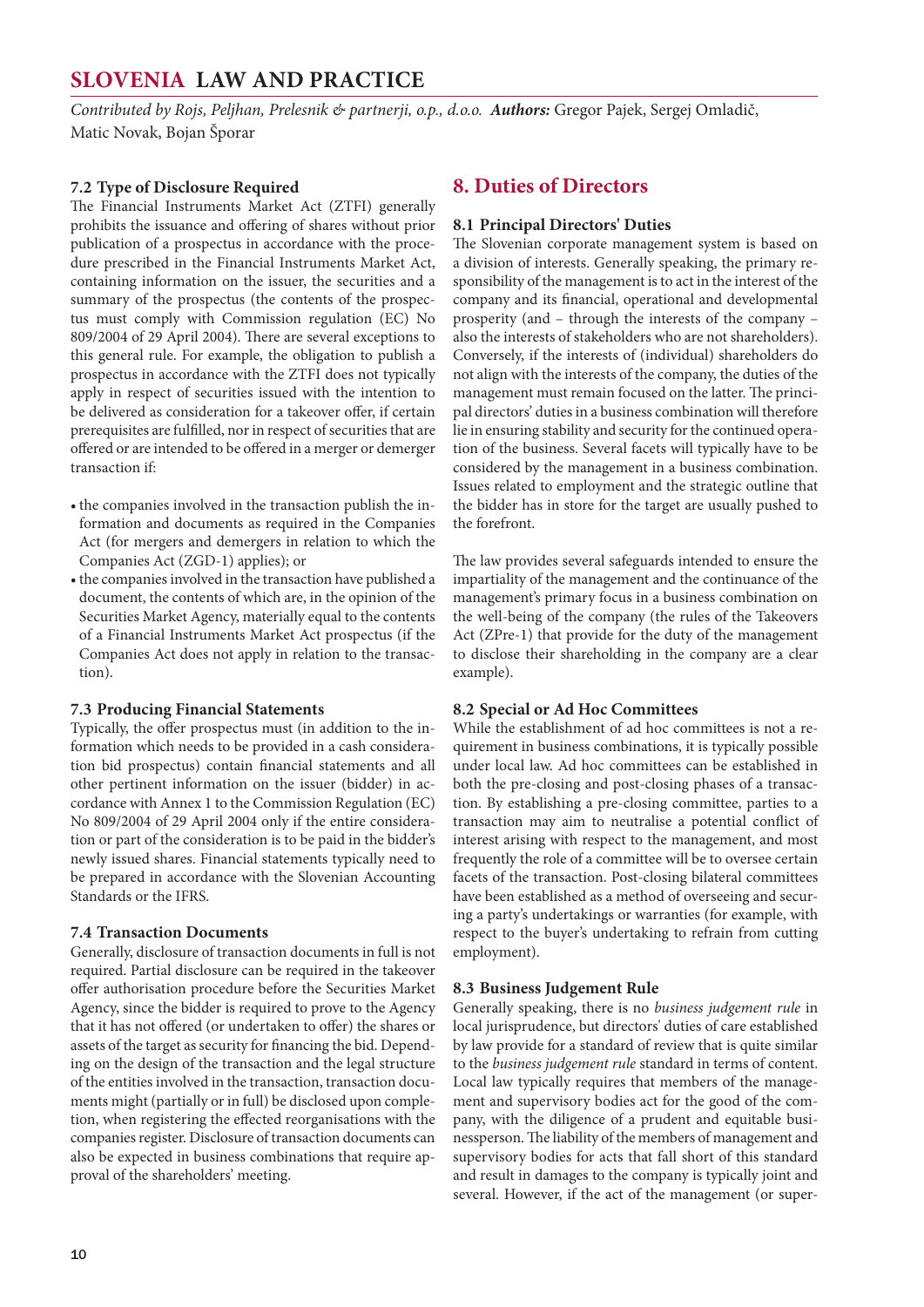<span id="page-10-0"></span>*Contributed by Rojs, Peljhan, Prelesnik & partnerji, o.p., d.o.o. Authors:* Gregor Pajek, Sergej Omladič, Matic Novak, Bojan Šporar

visory body) in question is, for example, based on a lawful decision of the shareholders' assembly, the management (or supervisory body) will typically be exempt from any and all liability. During takeover proceedings, the management's standard of conduct is supplemented with the principle of neutrality, and certain limitations are established to prevent defensive measures.

# **8.4 Independent Outside Advice**

It has become quite common in Slovenia for directors to engage outside legal counsel to provide independent legal advice on all legal aspects of M&A transactions.

### **8.5 Conflicts of Interest**

Conflicts of interest between directors, managers, shareholders or advisers in the context of takeover proceedings have not been the subject of notable court decisions to date. In a 2009 decision, the Constitutional Court of Slovenia identified a potential conflict of interest between majority and minority stockholders in a joint-stock company as legitimate constitutional grounds for limiting the minority stockholders' property through rules on minority-shareholder squeeze-out.

# **9. Defensive Measures**

# **9.1 Hostile Tender Offers**

Hostile takeovers are permitted in Slovenia, but the current market is dominated by solicited tenders, and hostile offers are rare. The infrequency of hostile tender offers is partially also a consequence of the quite strictly enacted principle of neutrality of management, which limits the ability of managements in Slovenia to enact effective defensive measures in public tenders.

Hostile takeovers are more frequent in the context of insolvency and/or financial restructurings, particularly as the amended insolvency legislation has provided for new venues through which creditors are able to convert their receivables into shares in compulsive settlement proceedings and take over the management of the debtor.

### **9.2 Directors' Use of Defensive Measures**

The use of defensive measures in takeover proceedings is strictly limited. From the moment of being notified of the takeover intention until the decision on the outcome of the takeover bid is published, the management and supervisory board of the target are typically not allowed to execute any of the following without prior approval of the shareholders' assembly:

- increase the share capital;
- conduct business outside of regular affairs;
- • conduct business that could seriously endanger the continued operation of the company;
- • purchase own shares or securities giving rights to own shares; or
- execute any other actions that might prevent the takeover.

Furthermore, any decisions of the management or supervisory board that had been taken prior to the notification of the takeover intention and not yet been executed in their entirety must typically be approved by the target's shareholders' assembly if they are outside regular affairs, and if their execution might preclude the takeover.

Acts of the management and/or supervisory board which are contrary to the limitations described above are typically void and should typically have no legal effect.

# **9.3 Common Defensive Measures**

Preventive measures (consolidation of shareholding, limitation of voting rights or the transferability of shares, authorised share-capital increase, sale of crown jewels) and white knight/squire tactics are more common than post-tender mechanisms. However, there are notable strict restrictions in Slovenian legislation with respect to limiting the transferability of shares and the exercise of voting rights of individual shareholders or blocks of shareholders, the purchasing of own shares, *poison pill* mechanisms, and the transferring of significant asset bundles.

### **9.4 Directors' Duties**

Generally speaking, the outlining duty of directors is to act in the corporate interest of the company. The typical standard of review enacted in local law requires that members of the management act for the good of the company, with the diligence of a prudent and equitable businessman. In the context of takeover proceedings, this outlining duty is complemented with the principle of neutrality, which limits the management's scope of authority with respect to certain acts that could hinder a takeover effort (and would in fact represent defensive measures). With respect to such acts, directors have an immediate responsibility towards the shareholders' assembly and cannot utilise such acts without prior explicit authorisation from the shareholders' assembly. The principle of neutrality that applies during public-tender takeover situations is a branch-out from the general maxim of corporate interest. It puts the interests of majority shareholders into the forefront and gives shareholders the ability to oversee the conduct of business during takeover proceedings directly. As a consequence, the duties of directors change accordingly during takeover proceedings.

### **9.5 Directors' Ability to "Just Say No"**

While the Nancy Reagan defence mechanism is theoretically possible in business combination transactions that require co-operation and even consent of the management and/or the supervisory board, the tactic is hardly ever used in a formal capacity.